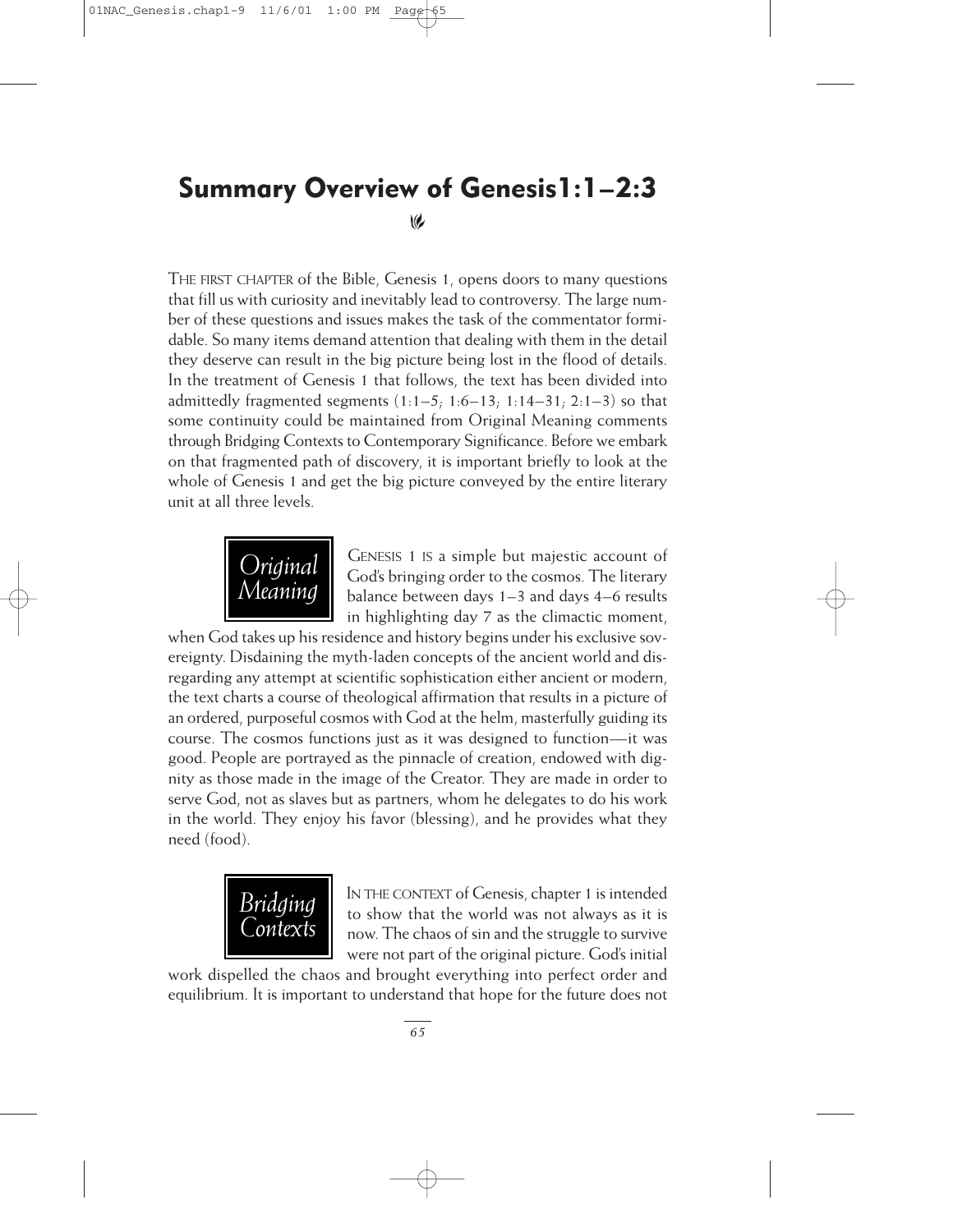## *Summary Overview of Genesis 1:1–2:3*

depend on the attempt to achieve something that has never been but to restore what has been lost. God's intent was not to be distant or inaccessible. The corruption of the cosmos that plagues humanity does not testify to his inability to harness chaos or to any inadequacy in his person or power. God demonstrates his grace that instead of resolving the chaos of sin through judgment and destruction, he chose a path of reconciliation and restoration—but that already moves beyond Genesis 1.



FALLEN HUMAN NATURE inevitably adopts a diluted, diminished, and in other ways corrupted concept of deity. Just as the Israelites had difficulty rising above the common view in their world that por-

trayed gods with needs and whims, so it is also difficult for us to rise above the common views of our world. Our world does not reduce God by distributing his power to other deities. Rather, we reduce God by making him a figurehead. We too often portray him as standing back from a world that runs on its own. We banish him to the hidden corners of our lives while we amble through life, pursuing our own ambitious goals driven by narcissism, hedonism, and materialism and refusing to allow God to bridle our self-sufficiency. We need a revitalized concept of who God is, and Genesis 1 is the appropriate starting place.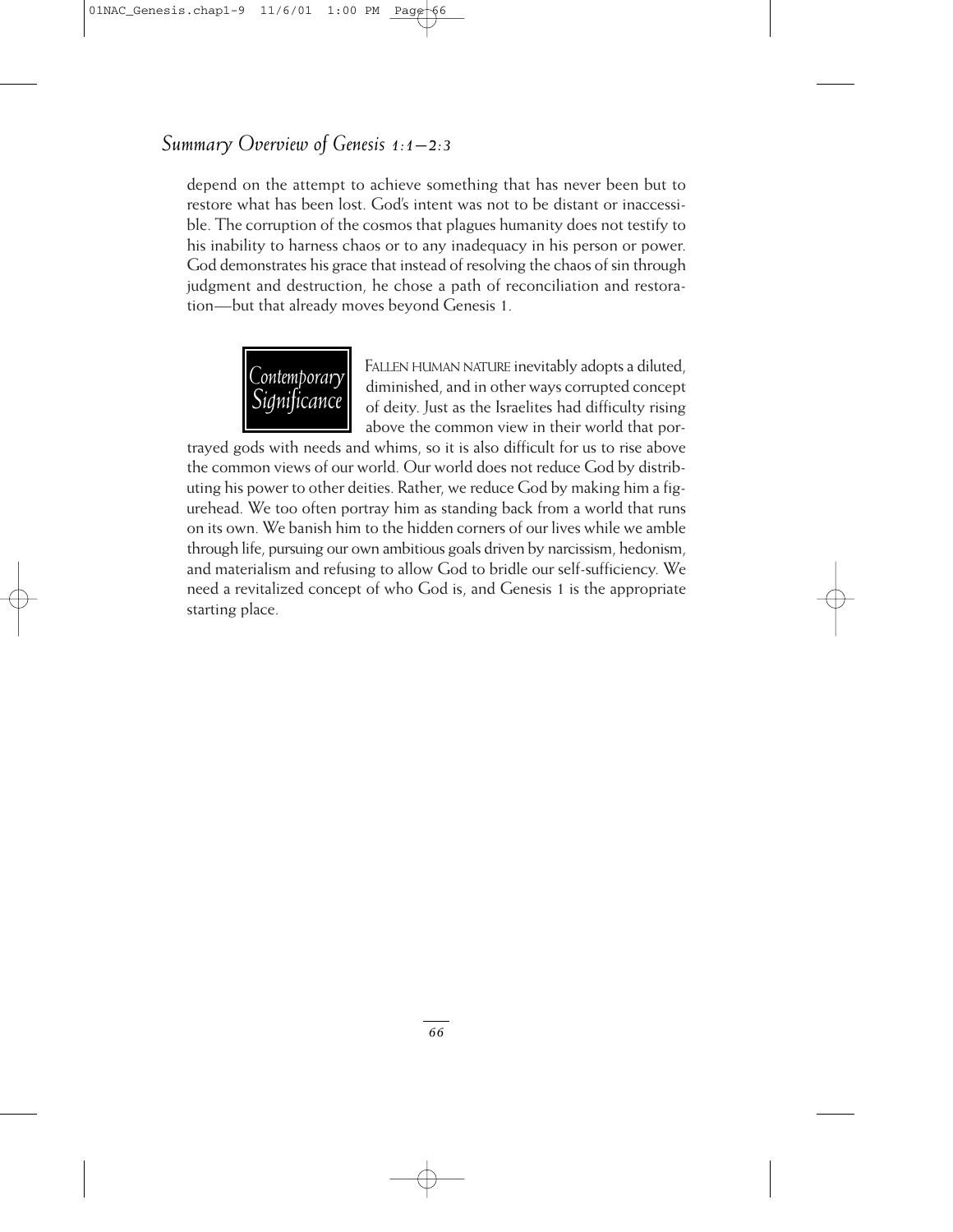## Genesis 1:1–5

!

**I N THE BEGINNING God created the heavens and the earth. 2Now the earth was formless and empty, darkness was over the surface of the deep, and the Spirit of God was hovering over the waters.**

**3And God said, "Let there be light," and there was light. 4God saw that the light was good, and he separated the light from the darkness. 5God called the light "day," and the darkness he called "night." And there was evening, and there was morning—the first day.**



IN THIS FIRST CHAPTER, we will probe many of the methodological issues that must be examined before we can proceed. Particularly verses 1–2 require an analysis of each phrase in order to set

the context for the rest of the commentary on Genesis 1:1–2:3.

## Literary Introduction (1:1)

**IN THE BEGINNING.** It sounds so simple, yet behind it lurk many of the ultimate questions of philosophy, theology, and metaphysics. Unfortunately, it is often the sad duty of the exegete to penetrate the sublime in pursuit of the tedious. The moment we begin to ponder the phrase, its cloudlike simplicity dissipates to reveal rugged mountain peaks. In the beginning of what? Many readers may have never specifically asked themselves this question, but most have an answer in their heads. We realize that it is not the beginning of God and therefore not the beginning of everything. Is the author suggesting a beginning of something abstract, such as time or history? Is it perhaps a more scientific beginning—like the beginning of matter or the universe ("the heavens and the earth")? Is it possible that we are trying too hard and that the beginning is literary (i.e., the beginning of the story)? What about something more personal: our beginning as a human race?

Before we pursue the answer to this question, however, we need to consider our methodological assumptions. The questions just posed work on the assumption that the word "beginning" must (as in English) indicate the beginning *of* something. But does the Hebrew usage carry the same implication? One of the greatest obstacles we face in trying to interpret the Bible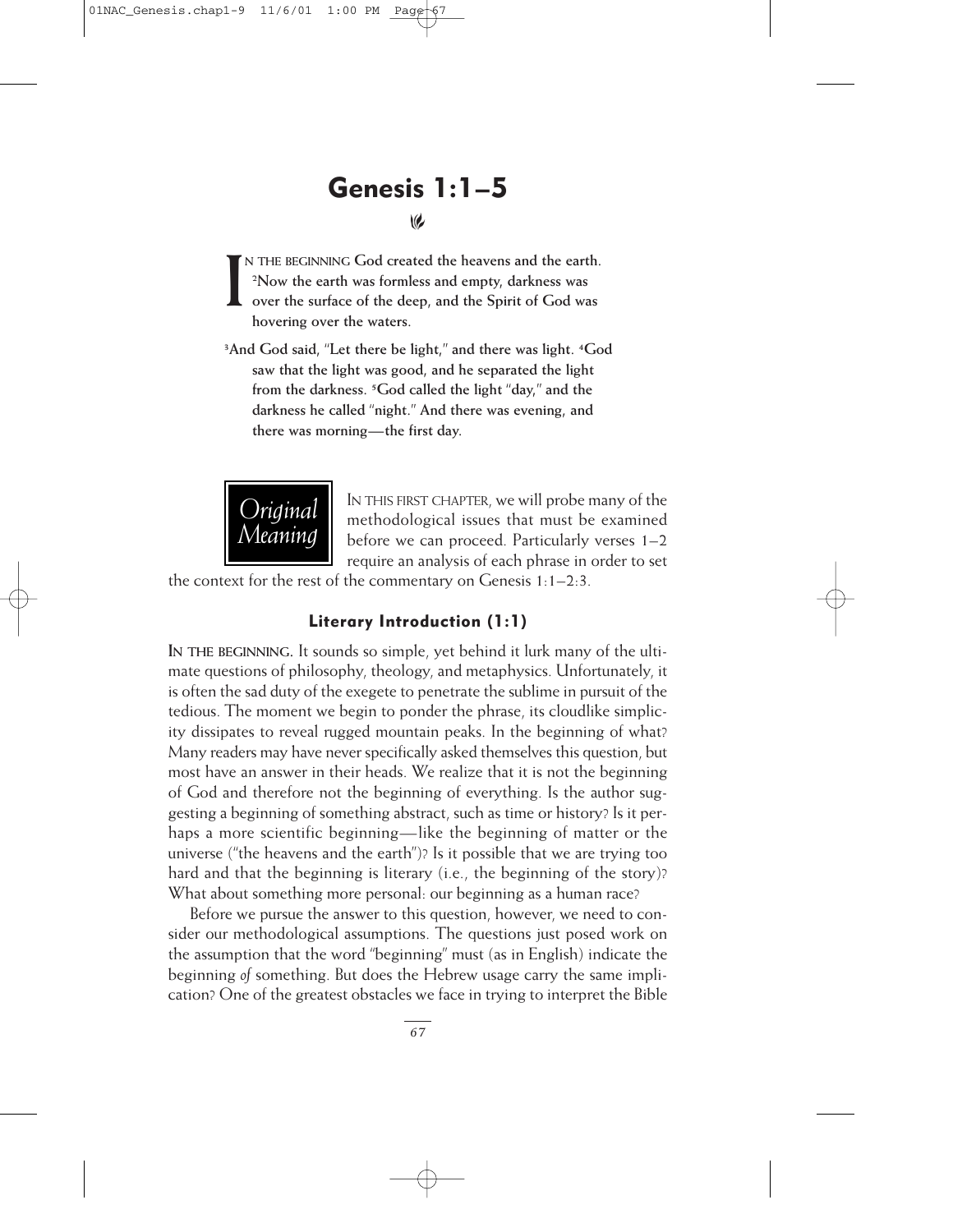is that we are inclined to think in our own cultural and linguistic categories. This is no surprise, since our own categories are often all that we have; but it is a problem because our own categories often do not suffice and sometimes mislead. The fact that the Hebrew word *btre<sup>3</sup>sit* can be translated "in the beginning" does not mean we can now be content to explore the English word "beginning" in English terms and categories. Linguistic and cultural information must be derived from linguistic and cultural sources. In this case we must explore the usage of this word in the Hebrew Bible and see if any cultural information across the ancient Near East can help.

Certainly Hebrew can use *re*<sup>3</sup>/<sub>5</sub><sup>*it*</sup> to refer to the beginning of something. But there is more to it than that. J. Sailhamer has pointed out the unique function of the term as referring to an initial period or duration rather than to a specific point in time. <sup>1</sup> His case is supported most convincingly by passages such as Job 8:7, which speaks of the early part of Job's life, and Jeremiah 28:1, which refers to the beginning period of Zedekiah's reign. Often in keeping records of a king's reign, his first year did not begin with his accession to the throne, but with the first new year's day of his reign. Historians refer to the partial preliminary year as the accession year. In Hebrew it was referred to as the *re,siht* of his reign. This was an initial *period* of time, *not a point* in time. This linguistic discussion therefore offers an alternative way of understanding the "beginning," but how can we know that this was on the mind of the author? None of these other verses are exact syntactical equivalents of Genesis 1:1.<sup>2</sup>

When we couple the linguistic discussion with cultural information, however, a clearer direction may be possible. Egyptian usage is particularly helpful on this point. Egyptian creation texts make use of a similar concept. For example, someone from Thebes speaks of the god Amun who evolved in the beginning or "on the first occasion."3 Egyptologists interpret this beginning not as an abstract idea but as a reference to a first-time event. <sup>4</sup> Given

<sup>1.</sup> J. Sailhamer, *Genesis Unbound* (Sisters, Ore.: Multnomah, 1996), 38. Detailed discussion may be found in Sailhamer's "Genesis," a contribution to the *Expositor's Bible Commentary*, ed. F. E. Gaebelein (Grand Rapids: Zondervan, 1990), 2:20–23, and a summary by B. Arnold in the article on  $re^x$ <sup>*sit*</sup> in *NIDOTTE*, 3:1025–26.

<sup>2.</sup> Distinguishing syntactical features in Gen. 1:1 include the use of the preposition without the definite article; the sequence of a verbal form following *re*<sup>2</sup>, *re* at the rthan a nominal form; and the masoretic use of a disjunctive accent to separate this first word from what follows. For discussion of these technical points, see the commentaries, especially G. J. Wenham, *Genesis 1–15* (WBC; Dallas: Word, 1987), and V. Hamilton, *The Book of Genesis: Chapters 1–17* (NICOT; Grand Rapids: Eerdmans, 1990).

<sup>3.</sup> The text is found on Papyrus Leiden I:350, dating to the time of Rameses II in the 13th century. It is translated in *COS*, 1:24–25.

<sup>4.</sup> S. Morenz, *Egyptian Religion* (Ithaca, N.Y,: Cornell Univ. Press, 1973), 166–68. Morenz discusses the phrase across its wide usage in Egyptian literature.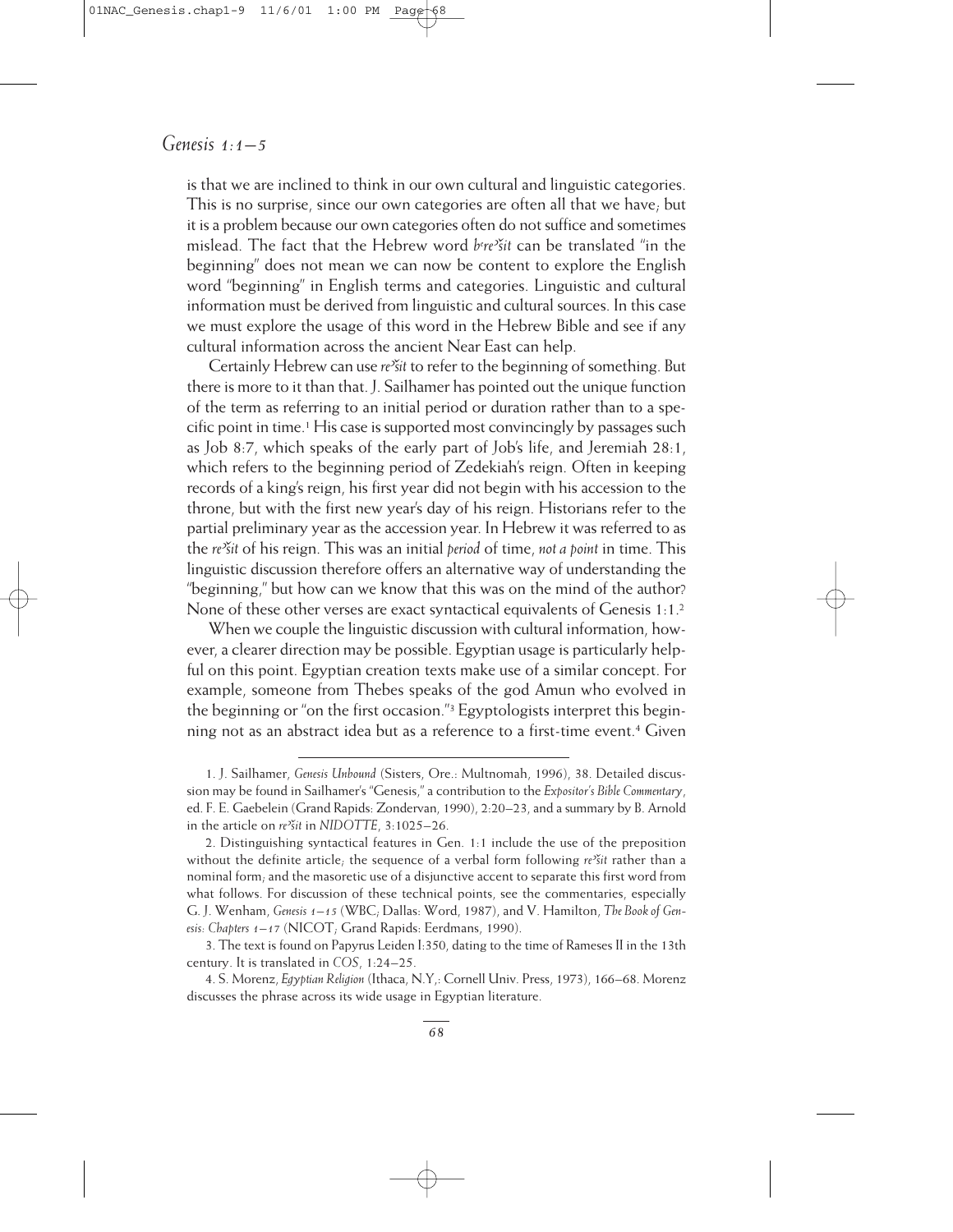biblical usage and the Egyptian analogy, the Bible can be seen as presenting the creation account as an initial, distinct period of time that served as a prelude to human history. It would be a similar to the way that *eschaton* ("the latter days") refers to an ending period of time, not an ending point of time.<sup>5</sup>

The next question must concern what portion of the text was contained in this initial period. Sailhamer is inclined to see it as an extended period of time preceding the seven days. <sup>6</sup> Another possibility is that the initial period describes the entire seven days. In scholarly discussions of the twentieth century, the options have been reflected in the renderings of 1:1–2a found in popular translations today.

- 1. In the beginning when God created the heavens and the earth, the earth was a formless void.... (NRSV)
- 2. When God began to create heaven and earth—the earth being unformed and void . . . God said. . . . (NJPS)
- 3. In the beginning God created the heavens and the earth. [Now] The earth was....(NIV, KJV, NASB, NLT)

The NRSV rendering treats verse 1 as a dependent clause that finds its main clause in verse 2. The NJPS considers the clause of verse 1 as dependent on a main clause in verse 3, with verse 2 being parenthetical. The third option, the traditional rendering, understands verse 1 as an independent clause, which either refers to creative activity that preceded the seven-day sequence<sup>7</sup> or provides a literary introduction to the events of the seven days.<sup>8</sup>

The grammatical issues are complex and will not be discussed in detail here. The technicalities are thoroughly treated in the technical commentaries.9 In brief, those who favor the dependent clause approach need to emend the masoretic vocalization<sup>10</sup> to achieve their end. They believe this is justified by (1) the fact that there is no definite article on *bere*<sup>2</sup> sit, and by (2) the grammatical comparison to the Akkadian creation account preserved in *Enuma Elish* (which begins with the dependent clause, "When on high . . .").

10. Typical is the change of the verb from a finite verb to an infinitive.

<sup>5.</sup> Compare the use of Greek *arche* (used in the LXX of Gen. 1:1) in contexts such as Mark 1:1 and John 1:1.

<sup>6.</sup> *Genesis Unbound*, 40.

<sup>7.</sup> This would result in this sense: First God created heaven and earth, resulting in a formless and void situation; this was then rectified by creating light, etc., over a seven-day period.

<sup>8.</sup> This would result in a summary/title for the chapter: God created heaven and earth. Now let me explain how he went about it. The earth was formless, etc., then God created light.

<sup>9.</sup> See especially Wenham, *Genesis 1–15*, 11–13; Hamilton, *Genesis 1–17*, 103–8; K. Mathews, *Genesis 1–11:26*, 136–44; Sailhamer. "Genesis," 21–23; A. P. Ross, *Creation and Blessing* (Grand Rapids: Baker, 1988), 718–23; C. Westermann, *Genesis 1–11*, trans. J. J. Scullion (Minneapolis: Augsburg, 1984), 93–98.